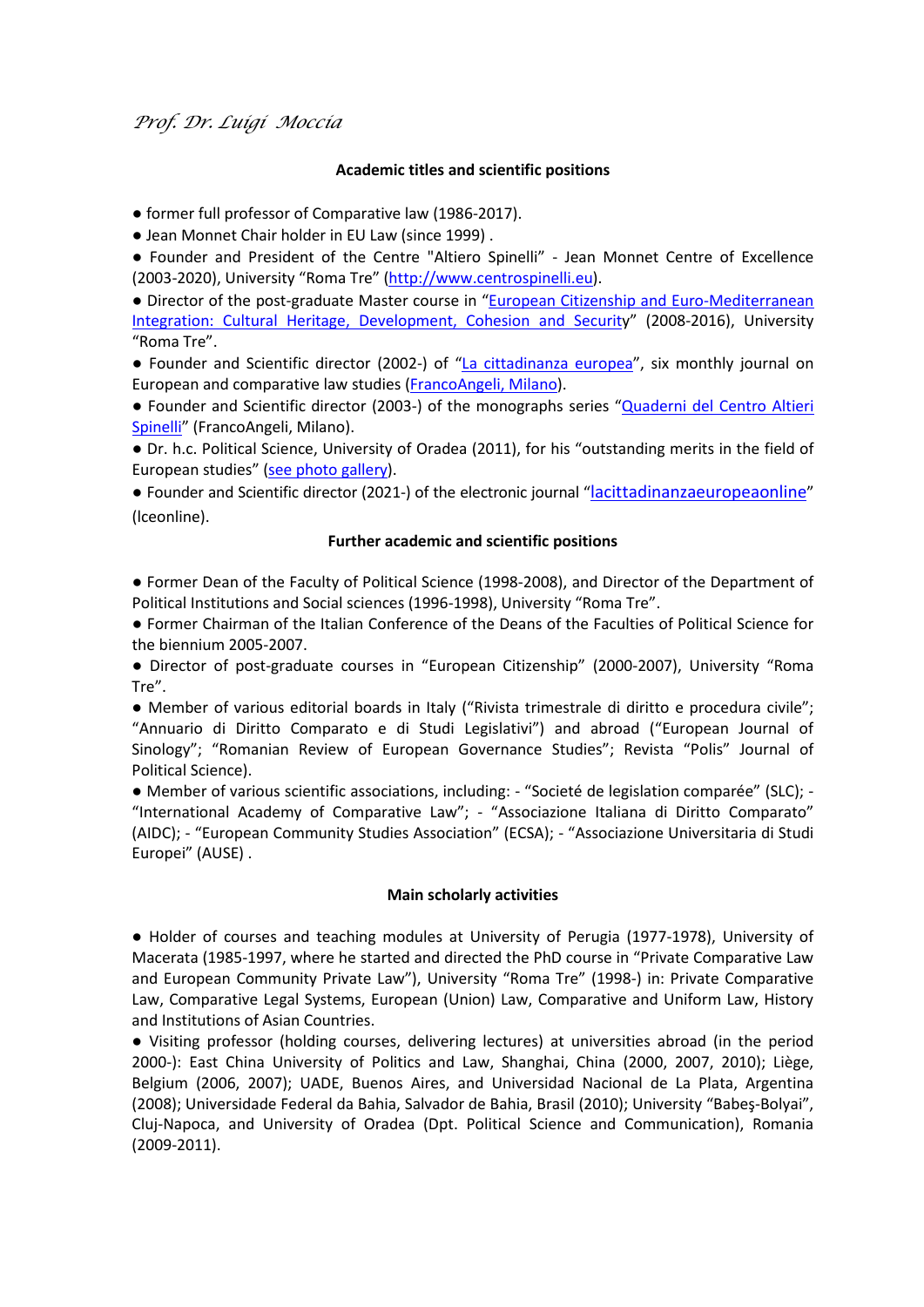#### **Main research interests**

Scholar of comparative law, particularly with regard to the relationships between Civil law and Common law, has published a first monograph (*Glossario per uno studio della Common Law*, 1983, currently reissued), followed by other three titles (*Il sistema di giustizia inglese*, 1984; *Il processo civile inglese*, 1991; *Figure di usucapione e sistemi di pubblicità immobiliare. Sintesi di diritto privato europeo*, 1993), and a wide series of essays and articles, enlarging the scope of these research studies in the perspective of the formation of a "European ius commune" (working closely with Gino Gorla, as co-author of various publications, including: *A 'Revisiting' of the Comparison between 'Continental Law' and 'English Law'*, 1981, in the "Journal of Legal History", 1981; *A Short Historical Account of Comparative Law in Europe and in Italy during Modern Times*, in "Rapports nationaux italiens au XII Congrès Int. Droit Comparé", Sidney, 1986), ending up with two books: *Comparazione giuridica e Diritto europeo* (2005), also translated into Spanish for the part concerning the Civil law tradition (*La formación del derecho europeo. Una perspectiva historico-comparada*, 2012, published by Complutense University Press; re-printed in 2018 by Ediciones Olejnik, Argentina); and *Comparazione giuridica e prospettive di studio del diritto* (2016), previously published in a Spanish abridged edition *Comparación jurídica y perspectivas de studio del derecho* (2015). On this background, a central theme has emerged, regarding the idea and practice of "European law" in the light both of the historical-comparative perspective of the "Europe of law" of past centuries and in the new and challenging perspective of the "law of Europe" linked to European integration process. Along this research path, the subject of the formation of the "European lawyer" in its cultural, professional and scholarly implications has been dealt with in numerous publications (including *I giuristi e l'Europa*, 1997, edited and coauthored). From within this same perspective, a more specific approach to "European law", focused on the "European citizenship" as a new paradigm of legal subjectivity capable of supporting in particular the formation of a "European private law" in today EU context, has been developed in a variety of titles, starting with *Il diritto privato europeo: problemi e prospettive* (1993, volume edited and co-authored), followed by the article, *Du 'marché' a la 'citoyenneté': a la ricerche d'un droit privé européen durable et de sa base juridique* (pubblished in the "Revue internationale de droit comparé," 2004), finally culminated in the collective volume (based on the proceedings of the Conference held at the University Roma Tre, 9-11 May 2012) *The Making of European Private Law: Why, How, What, Who* (2013). These research studies have been carried out within the activities of the "European Centre of Excellence Altiero Spinelli" (CeAS) at "Roma Tre" University, through the medium of the six-monthly journal *La cittadinanza europea* and the monographs series of the Centre ("Quaderni del Centro altiero Spinelli"), including the book (edited and co-authored) *Diritti fondamentali e Cittadinanza dell'Unione europea* (2010). Amidst other research interests, a large place is occupied by several publications investigating the idea of law in traditional Chinese society, including: *Profili emergenti del sistema giuridico cinese* (1999, edited); *Il diritto in Cina. Tra ritualismo e modernizzazione* (2009); and the essays *The 'Dual Paradox' of Modernity in China* (2012) and *The Idea of Law in China* (2015) both published in the "European Journal of Sinology"), together with publications, edited and co-authored, dealing with subjects of interest in the field of cultural and European studies (such as, *Estudios aplicados de teoria geral do direito*, 2011; *Estudios aplicados de filosofia do direito*, 2012; *China and Europe. Fostering the Mutual Understanding Between China and Europe by Multi-level Comparison of their Cultures, Societies, and Economies*, 2014).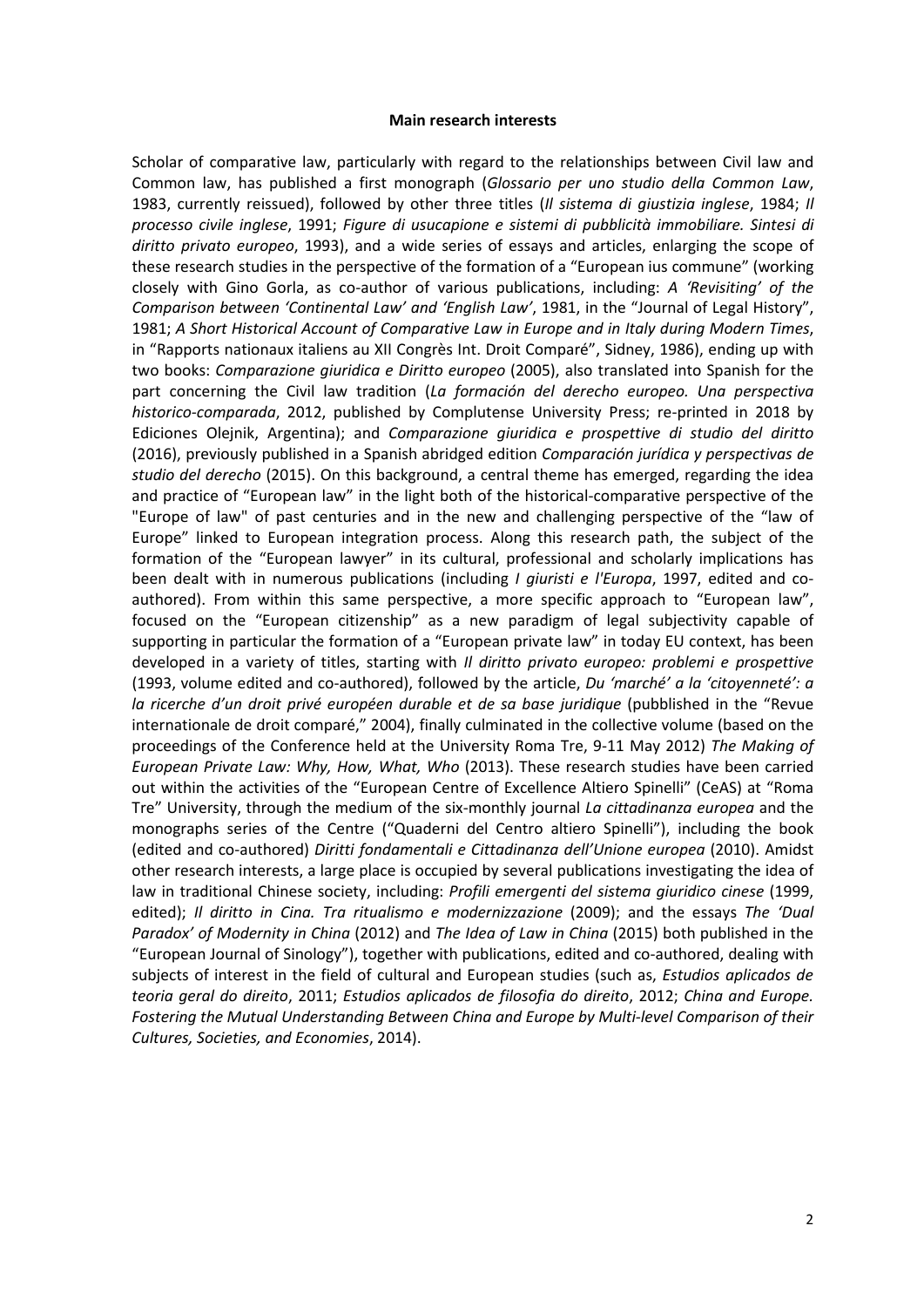### **Research and scientific activities and works**

Topics covered in scientific works of prof. Moccia, can be grouped into seven distinct thematic areas, namely: **I.** *English (common) law*; **II.** *European (common) law, or the revisiting of the comparison between civil law and common law*; **III.** *European Law and European lawyer*; **IV.**  *European Union legal system and European citizenship*; **V.** *Law comparison in general*; **VI.** *Chinese law*; **VII.** *Law comparison in today's global world*. Each one, of course, connected to the other by the common denominator of comparison understood as both a method and a way of understanding (studying/learning/teaching) law.

**I. English (common) law.** First works (starting from 1974) deal with the English legal system, against the background of a historical development that led to the pre-eminence of the Common law as the archetype of English law, having regard in particular to its justice machinery investigated in articles ― including "L'esperienza inglese della partecipazione dei laici all'amministrazione della giustizia," 1978; "Appunti sul 'law reporting' in Inghilterra" (1978); "Diritto giurisprudenziale, legislazione e principio di legalità nel mondo di common law" (1988); "I 'Regolamenti della Corte' nel quadro delle fonti della procedura civile inglese" (1990) ― and books ― including *Glossario per uno studio della Common Law*, 1983, *Il sistema di giustizia inglese. Profili storici e organizzativi* (1984), and *Il processo civile inglese* (1991), volume coauthored with Albert Kiralfy and Sir Jack Jacob. In addition to private law topics ― including the entry "Contract" (1988) for the "Enciclopedia Giuridica Treccani", the essay "Prescription, Limitation e Adverse possession: ovvero il problema della prescrizione acquisitiva nel sistema inglese della real property" (1994), and "Il modello inglese di proprietà" (1999) ―, together with several other articles, many of them of basic historical comparative content and interest (e.g., "forms of action", "abridgments", "law reporting", "case law", "bench and bar", "inns of court"). A culminating point of this research area is represented by the opus magnum (in terms of pages number, more than one thousand) *Comparazione giuridica e Diritto europeo* (on which see further here below).

**II. European (common) law, or the revisiting of the comparison between civil law and common law.** Following this path, while working closely with prof. Gino Gorla (1906-1992) emeritus at Rome University "Sapienza" as co-author of publications ― including "A 'Revisiting' of the Comparison between 'Continental Law' and 'English Law" (1981) and "A Short Historical Account of Comparative Law in Europe and in Italy during Modern Times" (1986) ―, in addition to his own "English Law Attitudes to the Civil Law" (1981), up to the volume *Comparazione giuridica e Diritto europeo* (2005), where the research focus, originally based on the historical relationships between Civil law and Common law, is enlarged in the perspective of the formation of a "European ius commune"; further developed in a series of articles ― including "Historical Overview on the Origins and Attitudes of Comparative Law" (1992), "Origins and Attitudes of "Modern" Comparative Law in the Historical Perspective of 'Open' Legal Systems" (2002), "Notes on "historical comparative Law", "open legal system" and the "common and comparative law" in Gino Gorla's works" (2009); "Diritto europeo, ordinamento aperto e formazione giuridica" (2012).

**III European Law and European lawyer.** In this framework, the idea and practice of "European law" on the private law side is the focus of the edited book *Il diritto privato europeo: problemi e prospettive*, "Atti del convegno internazionale, Macerata 8-10 Giugno 1989" (1993), where it is dealt with in the light both of the historical-comparative scenario of the "Europe of law" in past centuries and the present challenge of the "law of Europe" linked to European integration process. Such idea is further developed with special emphasis on the formation of a "European lawyer" and its cultural, professional and scholarly implications, dealt with in numerous publications ― including the edited and co-authored volume *I giuristi e l'Europa* (1997), and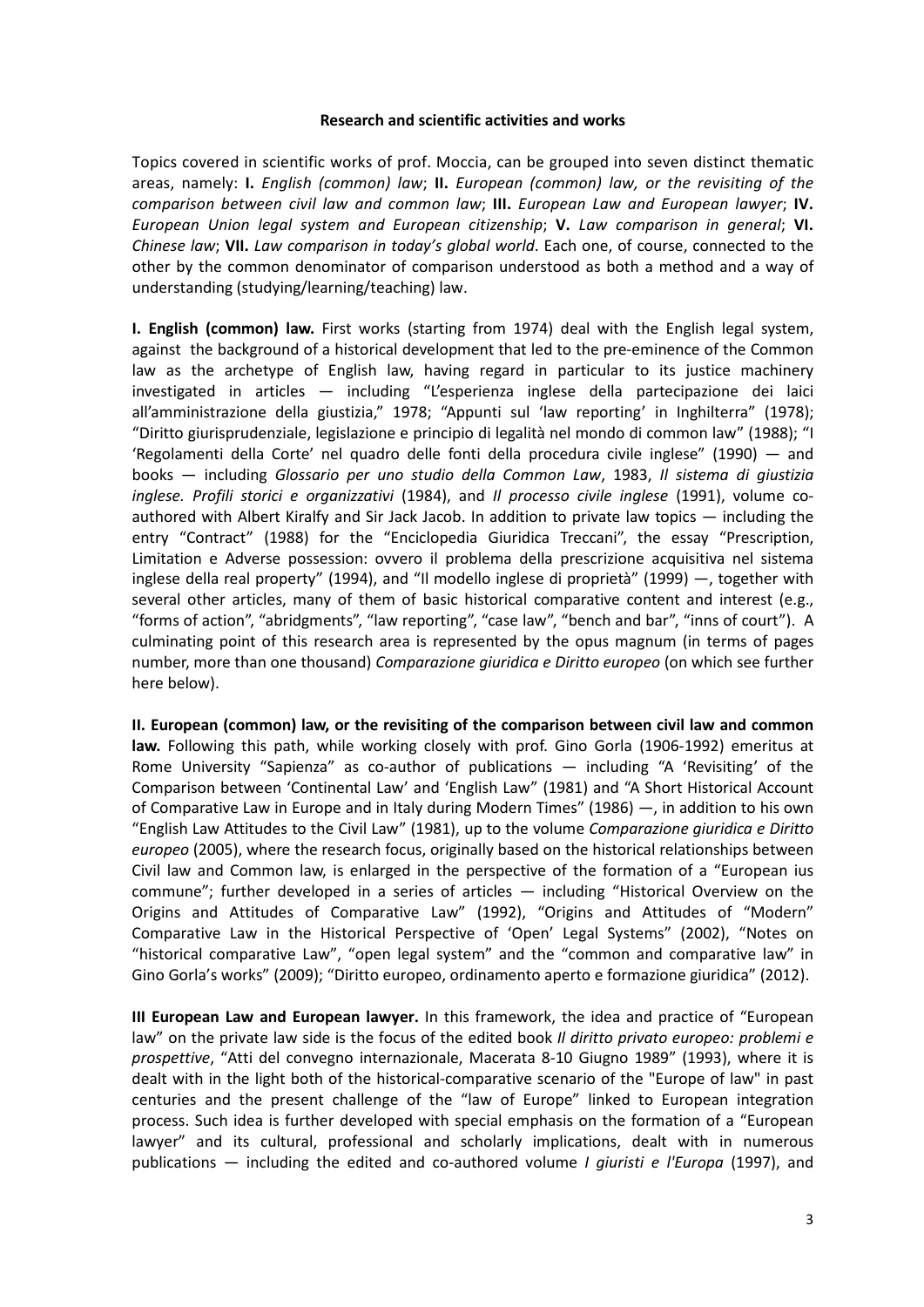articles including "Les bases culturelles du juriste europeen: un point de vue continental" (1997), "The 'European Lawyer': From Past to Present Scenarios" (2002, "La formazione del giurista in prospettiva europea" (2008); "Le droit et le juriste européen: un point de vue compare"(2016).

**IV European Union (EU) legal system and European citizenship.** From within this same perspective, focusing on "European citizenship" as a new paradigm of legal/political subjectivity capable of supporting the constitutional foundation (legitimacy) of EU institutional architecture, as well as the formation of a "European private law" meant as "European citizens law" (*ius civium*), a more specific (both theoretical and methodological) approach to European (EU) law has been developed in a series of articles ― including "Du 'marché' a la 'citoyenneté': a la ricerche d'un droit privé européen durable et de sa base juridique" (2004), further deepened in its consolidated and updated version "European Law: from 'Market' to 'Citizenship'" published in the edited volume T*he Making of European Private Law: Why, How, What, Who* (2013). More generally, this area overlaps with the previous one, but it must be kept distinct, in the sense that it highlights the titles of the bibliography that deal with "European law" outlaying the main legalinstitutional features of the EU system (whose relevance in the perspective of a new model of international relations is highlighted in the article "A new democratic international order and the role of the European Union", 2003). First, with regard to a "multi-level" comparison, that is, between levels and regulatory regimes that operate within the Union legal system, autonomously understood (in the matters falling within Union's competences). Second, as an evolving process which, especially starting from the early 1990s (with Maastricht and subsequent European Union treaties), has shifted its axis in the direction precisely of the (fundamental) rights of 'its' citizens, as argued in "Il 'sistema' della cittadinanza europea: un mosaico in composizione", published in the edited book *Diritti fondamentali e Cittadinanza dell'Unione europea* (2010). On this basis, the titles dedicated to the analysis of the legal basis of a European private law system, in relationship with Union citizenship, include (in addition) the following works: "La prospettiva della 'Cittadinanza dell'Unione' come base giuridica per una codificazione europea di diritto privato" (2002); "Appunti su 'Europa e diritto': la 'via della cittadinanza europea'" (2005); "La 'cittadinanza europea' come 'cittadinanza differenziata' a base di un sistema 'multilivello' di diritto privato" (2006); "Cittadinanza europea e spazio di libertà, sicurezza e giustizia" (2010); "European Private Law In-Formation" (2010). From the point of view of fundamental rights and issues connected with the ongoing constitutionalisation process of the Union system, a series of articles (most of them published in the six-monthly journal *La cittadinanza europea*) have been published ― including "'Costituzione europea' e nuovo trattato sull'Unione" (2008); "La cittadinanza nella prospettiva della federazione europea" (2011); "Cittadinanza e democrazia nell'Europa in crisi: quale via all'Unione politica" (2012); "La cittadinanza come 'cuore federale' dell'Unione" (2012); "Diritto comunitario e diritto europeo" (2013); "Union's citizenship as the basis for European democracy" (2013); "Il diritto dei cittadini dell'Unione di avere un governo" (2013); "Democrazia, sovranità e diritti nella crisi europea: spunti per un discorso su riforme e future dell'Unione" (2016); "Unione politica e valore sociale della cittadinanza europea" (2017); "Cittadinanza 'civile' europea e politiche di integrazione" (2018), also published in an English version "European civic citizenship and EU integration policies" (2018); and "Cittadini Uniti d'Europa, ovvero della cittadinanza come garanzia di futuro dell'Union" (2021, published in the newly quarterly [journal](https://www.lceonline.eu/)  [lceonline](https://www.lceonline.eu/) (born as an autonomous electronic version of the printed version of the *La cittadinanza europea*).

**V Law comparison in general.** Works to be listed in this thematic area revolve around two types of research interests. One is about the comparative approach for a better understanding from both a terminological and historical viewpoint of basic private law concepts, such as 'contract' and 'property, dealt with in a series of articles ― respectively including "Promessa e contratto" (1994); "Basic Ways of Defining Property" (2007); "Réflexions sur l'idée de propriètè" (2011); "La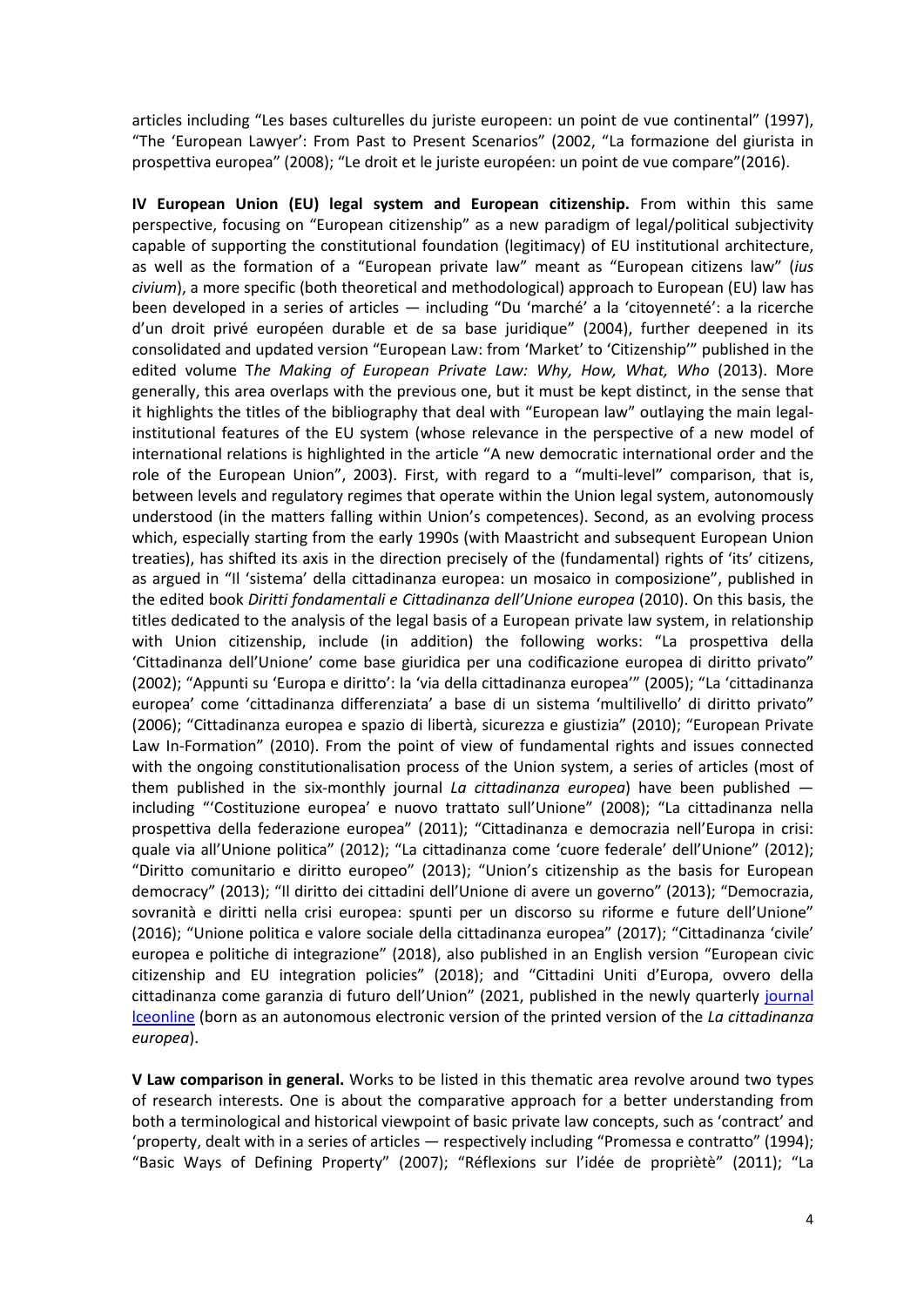proprietà intellettuale come 'proprietà globale': tendenze e problemi" (2011).

A second and much wider type of research interest of both methodological and conceptual (even epistemological) relevance is the one about the close connection between 'comparison', as a way of studying and knowledge of law (in general), and legal 'education'. Along with publications dealing with general theoretical issues and cultural studies ― including the essays "A comparação jurídica e o estudo do direito" (2011) and "Elementos para a comparação jurídica" (2012), following the essay "La comparazione come pedagogia giuridica nell'opera di Gino Gorla" (1994) on the pedagogical vocation of comparative law  $-$  is to be here mentioned again the volume *Comparazione giuridica e Diritto europeo* aimed to providing an overview of the previous areas, (English common law, Continental common law, European law and European lawyer, EU legal system and citizenship), with a double focus (retrospective and prospective) on the process of European integration as a new and advanced frontier of law comparison. This approach (on which see below sub **VII**) is further articulated, completed and developed in the book *Comparazione giuridica e prospettive di studio del diritto* (2016).

**VI Chinese law.** Amidst other research interests, a large place is occupied by publications investigating the idea of law in traditional and modern Chinese society, including the edited book *Profili emergenti del sistema giuridico cinese* (1999), the authored book *Il diritto in Cina. Tra ritualismo e modernizzazione* (2009), and the co-edited book *China and Europe. Fostering the Mutual Understanding Between China and Europe by Multi-level Comparison of their Culrures, Societies, and Economies* (2014). In addition to a series of articles ― including "Il sistema giuridico cinese: caratteri tradizionali e lineamenti attuali" (2000); "Prologo breve sulla "originalità" del diritto (tradizionale) cinese e sull'importanza del suo studio in prospettiva storico-comparativa" (2004); "Il diritto cinese nella teoria dei sistemi giuridici: dalla tradizione alla commistione" (2006); "Diritto cinese fra tradizione confuciana e modernizzazione socialista: un approccio comparativo (2007); "Le double paradoxe de la modernité en Chine ou de la question du droit, miroir du monde chinois traditionnel et contemporain" (2011); "The 'Dual Paradox' of Modernity in China, from the Point of View of the Chinese Idea of Law" (2012); "The Idea of "Law" in China: An Overview" (2018). All of them aimed to present and discuss the transition process, going on since last century in in People Republic China, from 'tradition' centered on socio-normative rites and conventions, towards 'modernization' represented by the massive expansion of the legal system through code laws, statutes, regulations, as well as constitutional reforms. The research interest highlighted here, starting from the assumption of the educational value of the comparative approach to law studies, concerns the relevance of the relationship of law with society, customs and culture in general, as a fundamental trait of Chinese legal tradition, which continues to characterize the Chinese legal-normative experience in a structural way, making it an 'ideal' field for the study of comparative law. All the more so today, regarding China development in its momentous efforts of socio-economic and technological innovation, to become one of the culturally hegemonic powers on a regional and global level.

## **VII Law comparison in today's global world.**

This research area concerns issues that raise questions and invite reflections on the relevance of comparative law in today's (globalized) world. In a context that is no longer just 'territorial' but 'spatial', i.e. extending transversally to the whole world, in terms of cross-border relationships, heterogeneous (multiethnic and multicultural) societies, phenomena of both local and global impact (environment, terrorism, security, pandemics, and risks of catastrophes caused directly by man). This context, thus characterized by a marked complexity combined with legal pluralism, calls into question the comparative point of view: no longer just oppositional-dichotomous (internal-known/external-unknown), but relational-inclusive (relative/universal, local/global, particular/common), featuring a growing tension between such polarities. New and unprecedented legal problems are also growing, with the related conceptual and methodological